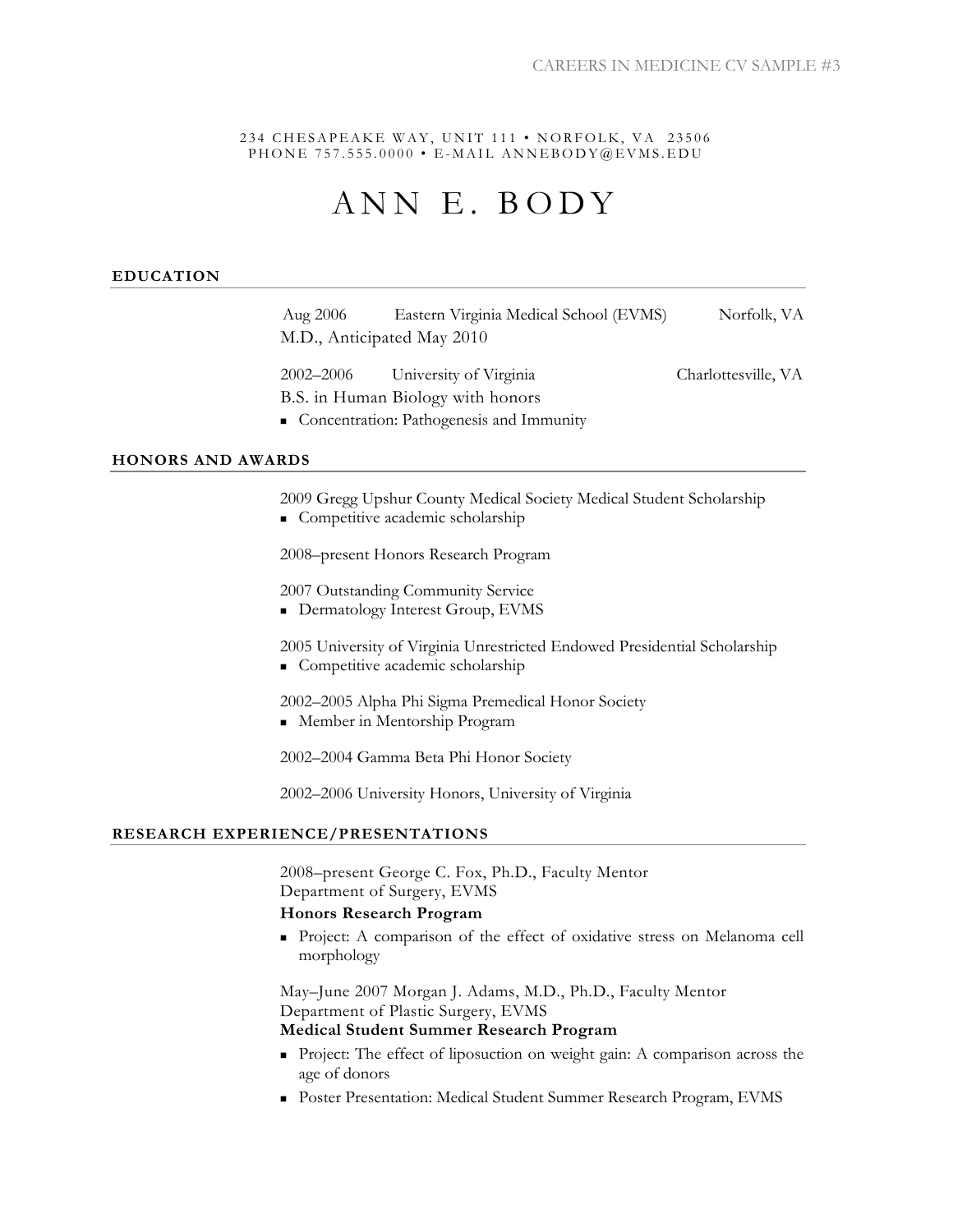## **EXTRACURRICULAR ACTIVITIES**

Fall 2008–present Practice of Medicine Year 3 Pilot Group

 Attended monthly meetings with eight students and two faculty physicians to discuss topics in medicine to supplement medical curriculum

January 2008 Aramco Half Marathon, Houston, TX

Fall 2007–present Student Ambassador

 Met with undergraduate students and medical school applicants to provide information about EVMS and share personal experiences

#### **PROFESSIONAL MEMBERSHIPS**

Fall 2007–present Catholic Medical Student Association, EVMS

**Treasurer**, January 2006–January 2007

 Managed organization's finances; assisted with Annual White Mass for medical professionals on the Feast of St. Luke; represented organization in mass as a Eucharistic Minister and Lector

Fall 2006–present American Medical Student Association, EVMS

- March 2008 Attended AMSA National Convention, Chicago IL
- **Big Sib**, Fall 2007–2008

Helped a first-year medical student acclimate to medical school

Fall 2006–present AMA/Virginia Medical Association

Fall 2006–present Dermatology Interest Group, EVMS **Co-President**, February 2008–present

## **VOLUNTEER ACTIVITIES**

August 2009 Camp Dermadillo Charlottesville, VA

#### **Camp Counselor**

 This camp, sponsored by the American Academy of Dermatology, provides children with chronic, significant skin disorders the opportunity to experience camp and support each other in a setting of acceptance, love, and fun.

May–June 2009 Skin Cancer and Sunburn Awareness Teaching Program **Instructor** 

 Developed and presented skin cancer education and prevention programs to Virginia Beach Patrol Lifeguards and local elementary students, sponsored by Dermatology Interest Group's local chapter

May 2009 Skin Cancer Screening Program Norfolk, VA **Volunteer,** American Academy of Dermatology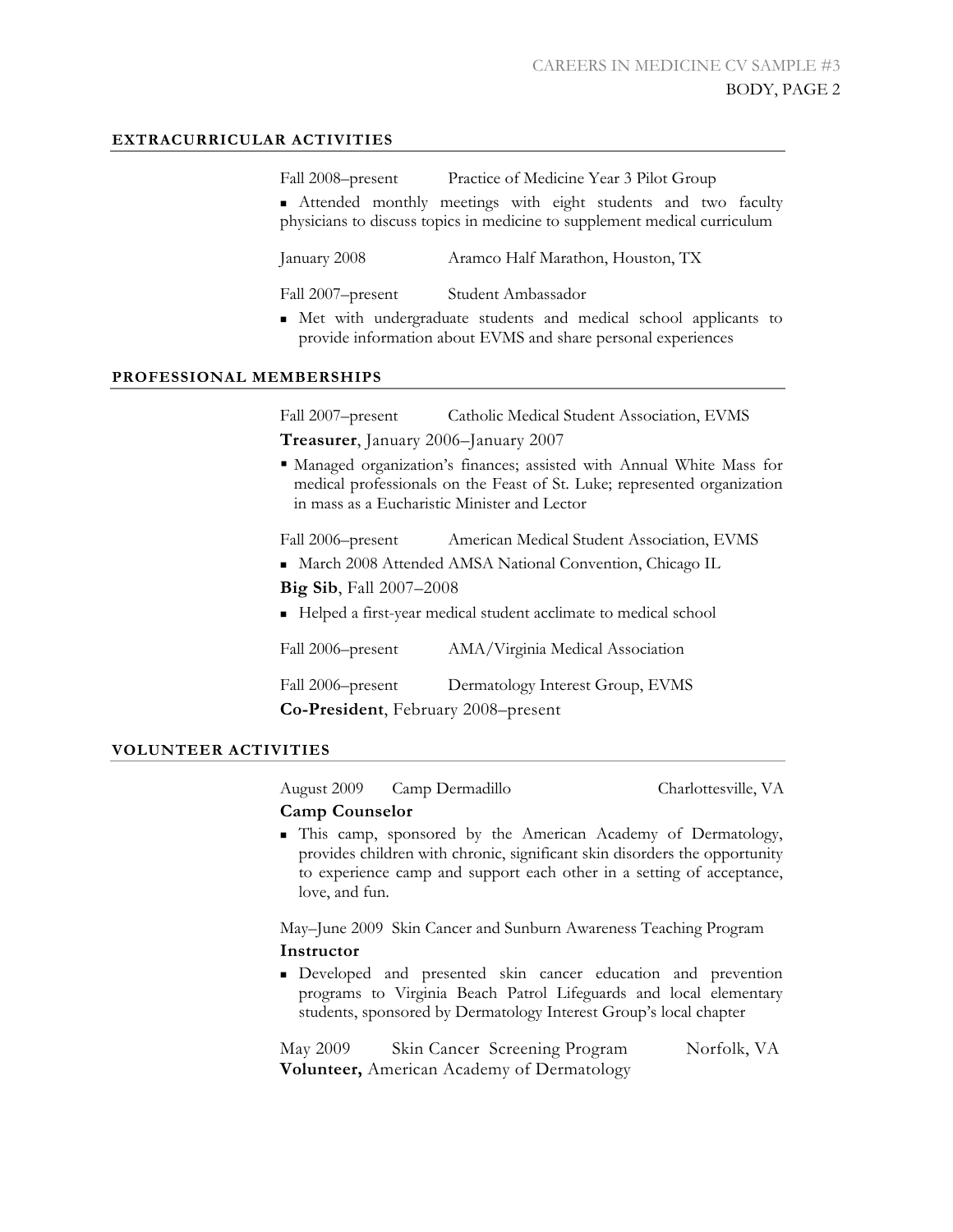| <b>May 2009</b>                                                                                                                                                 | Miles for Melanoma Walk                                                                                | Norfolk, VA |  |
|-----------------------------------------------------------------------------------------------------------------------------------------------------------------|--------------------------------------------------------------------------------------------------------|-------------|--|
|                                                                                                                                                                 | Participant and fundraiser                                                                             |             |  |
| Helped organize, fundraise for, and advertise the event, sponsored by<br>Dermatology Interest Group's local chapter                                             |                                                                                                        |             |  |
| Jan-April 2009<br>Office of Academic Support Services, EVMS<br><b>USMLE Step 1 Mentor</b>                                                                       |                                                                                                        |             |  |
| Dec 2008<br>Volunteer                                                                                                                                           | Frontera de Salud                                                                                      | Norfolk, VA |  |
| Helped provide health care to underprivileged patients by performing<br>well-woman exams, conducting home visits, and performing community<br>health screenings |                                                                                                        |             |  |
| <b>Fall 2008</b>                                                                                                                                                | St. Vincent's Health Care Clinic                                                                       | Norfolk, VA |  |
| Volunteer<br>Helped provide health care and distribute medications to<br>underprivileged patients                                                               |                                                                                                        |             |  |
| <b>May 2008</b><br>Volunteer                                                                                                                                    | Fun in the Sun at Happy Hollow Gardens<br>• Provided information on sunburn prevention and skin cancer | Norfolk, VA |  |
|                                                                                                                                                                 |                                                                                                        |             |  |
| April 2008<br>Princess Anne County Fair<br>Virginia Beach, VA<br>Member of medic staff                                                                          |                                                                                                        |             |  |
| May 2007                                                                                                                                                        | American Cancer Society Relay for Life<br>Participant and fundraiser                                   | Norfolk, VA |  |
| Volunteer                                                                                                                                                       | Nov 2006–April 2007 Community Immunity                                                                 | Norfolk, VA |  |
| Helped administer immunizations to local youth                                                                                                                  |                                                                                                        |             |  |
| March 2007<br>Instructor                                                                                                                                        | Students Teaching AIDS to Students                                                                     | Norfolk, VA |  |
| school students                                                                                                                                                 | Taught HIV/AIDS awareness and prevention classes to local middle                                       |             |  |
| March 2007<br>Volunteer                                                                                                                                         | The Luke Society Clinic                                                                                | Norfolk, VA |  |
|                                                                                                                                                                 | Helped administer health care and medication to local homeless                                         |             |  |
| March 2007<br>Volunteer                                                                                                                                         | Norfolk County Health Fair                                                                             | Norfolk, VA |  |
| Provided information on sunburn prevention and skin cancer                                                                                                      |                                                                                                        |             |  |
| Feb 2007<br>Volunteer                                                                                                                                           | Ronald McDonald House                                                                                  | Norfolk, VA |  |
| • Helped cook and serve food for families staying at facility                                                                                                   |                                                                                                        |             |  |